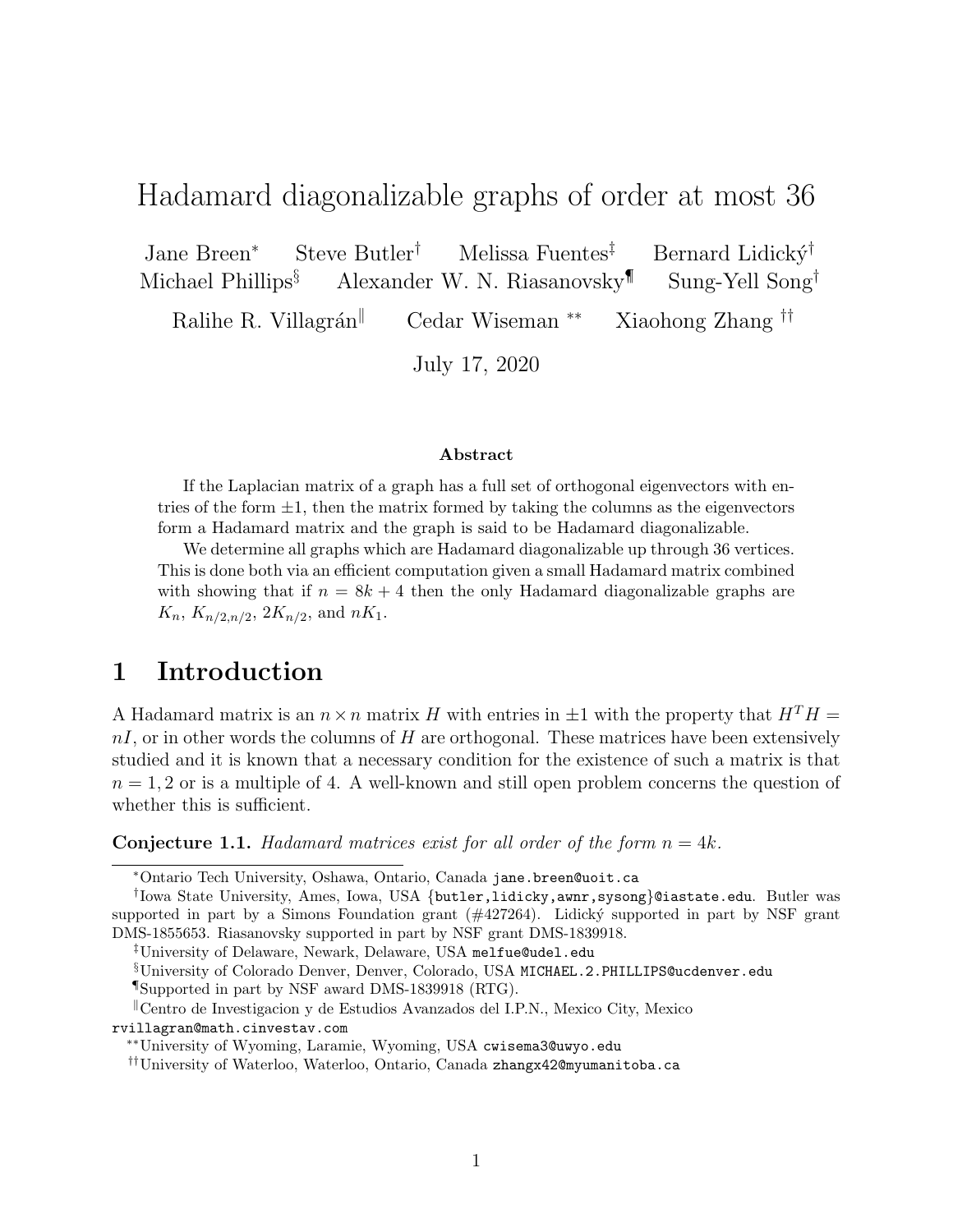We will be interested in graphs which are *Hadamard diagonalizable* with respect to the Laplacian matrix of the graph. The Laplacian matrix is defined entrywise by

$$
L_{uv} = \begin{cases} \deg(u) & \text{if } u = v, \\ -1 & \text{if } u \text{ adjacent to } v, \\ 0 & \text{otherwise.} \end{cases}
$$

This corresponds to graphs for which there exists a full set of  $\pm 1$  orthogonal eigenvectors, e.g. there exists a collection of  $n$  eigenvectors which correspond with the columns of a Hadamard matrix. So if we let H denote the corresponding Hadamard matrix we have  $\frac{1}{n}H^TLH = \Lambda$ where  $\Lambda$  is the diagonal matrix of the eigenvalues (e.g. there is a Hadamard matrix which diagonalizes the Laplacian).

Most graphs are not Hadamard diagonalizable. For example they must have order  $n = 1$ , 2 or 4k (so that the eigenvectors can make a Hadamard matrix); but this is not sufficient.

<span id="page-1-0"></span>**Proposition 1.2** ([\[1,](#page-12-0) [3\]](#page-13-0)). If G is Hadamard diagonalizable then the graph must be regular, and moreover all eigenvalues must be even integers.

Proof that the graph is regular. The degrees of the graph correspond to the diagonal entries of the Laplacian matrix. Now let  $h_k$  denote the k-th column of H and let  $\lambda_1, \ldots, \lambda_n$  be the eigenvalues of L (the diagonal entries of  $\Lambda$ ), then we have

$$
L = \frac{1}{n} H\Lambda H^T = \frac{1}{n} \sum_{k=1}^n \lambda_k h_k h_k^T.
$$

On the right hand side is a sum of matrices which have constant diagonal and so  $L$  has constant diagonal, showing the graph is regular.  $\Box$ 

We will also make use of the following; this follows immediately by noting that the eigenspaces for a graph and its complement are the same for the Laplacian matrix (the difference being the eigenvalues).

**Proposition 1.3** ([\[1\]](#page-12-0)). A graph G is Hadamard diagonalizable if and only if  $G<sup>c</sup>$  (the complement of  $G$ ) is Hadamard diagonalizable.

Previous research into Hadamard diagonalizable graphs has characterized Hadamard diagonalizable graphs up through order  $n = 12$  [\[1\]](#page-12-0) as well as all Hadamard diagonalizable graphs for the Sylvester construction for Hadamard matrices of order  $2<sup>k</sup>$  [\[3\]](#page-13-0). The goal of this current paper is to find all Hadamard diagonalizable graphs up through order  $n = 36$ . This will be done by using theory to show what is possible for graphs of order  $n = 8k + 4$ (see Section [2\)](#page-2-0); and then developing computational tools to search for all possible Hadamard diagonalizable graphs of small order (see Section [3\)](#page-4-0). Information about the Hadamard diagonalizable graphs are given in Section [4.](#page-8-0) Concluding comments will be given in Section [5.](#page-11-0)

In Table [1](#page-2-1) we summarize the number of Hadamard diagonalizable graphs as well as the number of inequivalent Hadamard matrices of the indicated order (two Hadamard matrices are equivalent if you can get from one to the other by some combination of the following operations: permuting rows, permuting columns, negating some subset of rows, negating some subset of columns).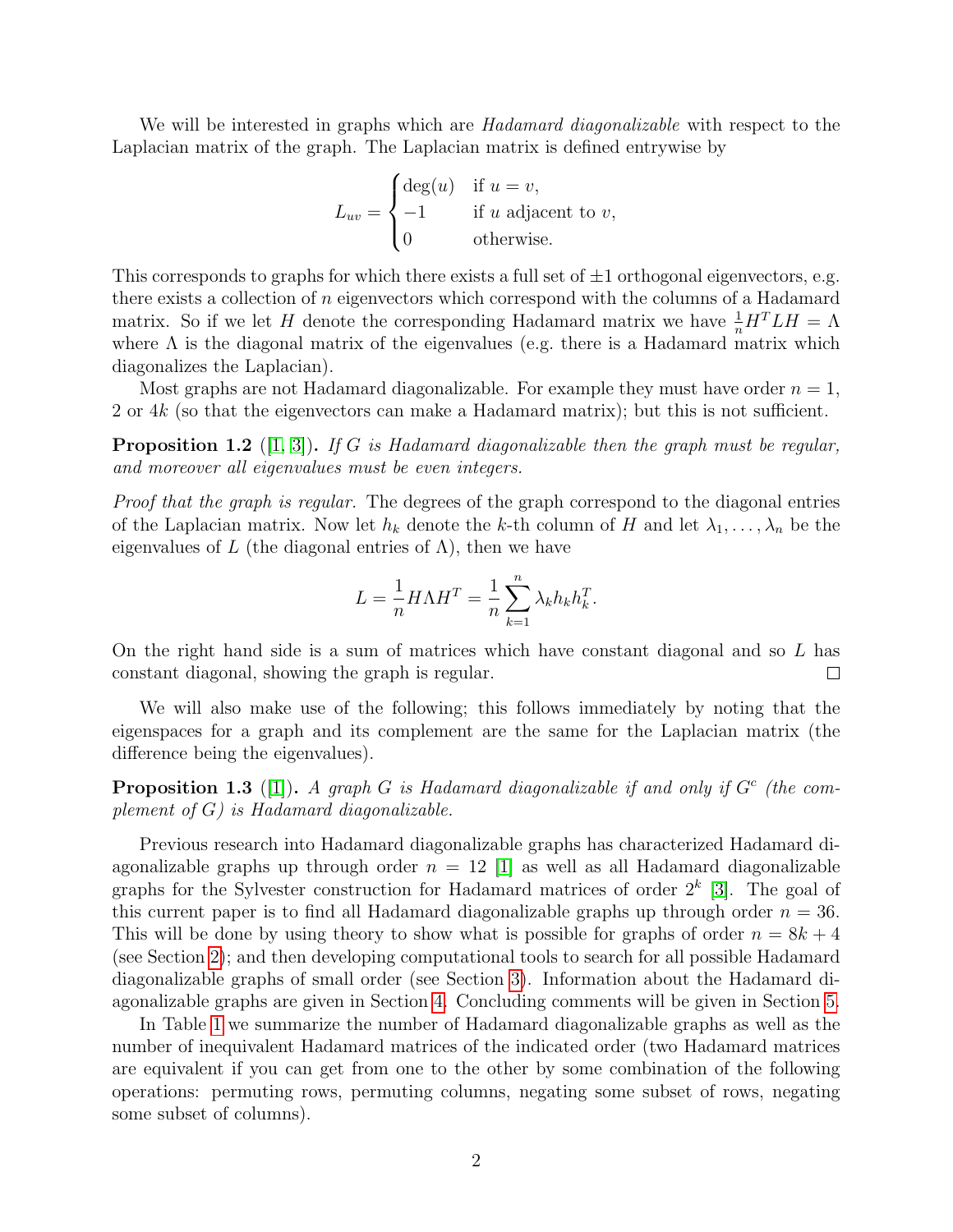|       |             | ᅩ         |
|-------|-------------|-----------|
| Order | H. matrices | H. graphs |
| 4     |             |           |
| 8     | 1           | 10        |
| 12    | 1           |           |
| 16    | 5           | 50        |
| 20    | 3           |           |
| 24    | 60          | 26        |
| 28    | 487         |           |
| 32    | 13,710,027  | 10, 196   |
| 36    | (unknown)   |           |

<span id="page-2-1"></span>Table 1: The order, number of inequivalent Hadamard matrices (H. matrices), and the number of Hadamard diagonalizable graphs (H. graphs)

# <span id="page-2-0"></span>2 Hadamard diagonalizable graphs of order  $n = 8k + 4$

We want to show that for order  $n = 8k + 4$  there are at most four possible graphs which are Hadamard diagonalizable. We start with the following graph characterization property.

<span id="page-2-2"></span>**Lemma 2.1.** Suppose  $G$  is a connected graph on n vertices. Then  $G$  is a complete graph or a complete bipartite graph if and only if the following holds: for any four distinct vertices with u adjacent to v, v adjacent to w, w adjacent to x, it must be that x is adjacent to u.

*Proof.* Assume that G satisfies the desired condition for all distinct vertices  $u, v, w, x \in V(G)$ . Suppose  $u_1 \cdots u_k$  are the vertices in a cycle in G. If  $k \geq 5$ , then by assumption,  $u_1 u_2 u_3 u_4$  is a shorter cycle in  $G$ . So we have that the girth of  $G$  is either 3 or 4 or  $G$  is acyclic. If  $G$  is acyclic, then G contains no path on 3 edges, so  $G$  is a star making it a complete bipartite graph.

If the girth of G is 3, let U be a maximal clique. Then  $|U| \geq 3$ . Suppose  $uv \in E(G)$  such that  $u \in U$  and  $v \in V(G) \setminus U$ . By assumption, there exist two distinct vertices  $x, y \in U$ such that  $x, y \neq u$ . Then xyuv and yxuv are paths of length 3, hence  $vx, vy \in E(G)$ . In particular, all vertices in U are adjacent to v, but this contradicts that U is a maximal clique. So it must be the case that no other vertices in  $G$  are connected to a vertex in  $U$ ; and since  $G$  is connected we can conclude that  $G$  is a complete graph.

If the girth of G is 4, let U be a maximal induced complete bipartite subgraph of G with bipartition  $U = U_1 \cup U_2$  such that  $|U_1|, |U_2| \geq 2$ . Suppose  $uv \in E(G)$  where  $u \in U$  and  $v \in V(G) \setminus U$ . Then without loss of generality,  $u \in U_1$  and there exists a vertex  $x \in U_2$ . Then for every  $w \in U_1$ , vuxw is a path of length 3 in G, hence  $vw \in E(G)$ . Since G is triangle-free,  $vy \notin E(G)$  for all  $y \in U_2$ , but this contradicts that U is a maximal induced complete bipartite subgraph. So it must be the case that no other vertices in  $G$  are connected to a vertex in  $U$ ; and since G is connected we can conclude that G is a complete bipartite graph.

The reverse implication holds by inspection.

We can now use this characterization of graphs to establish the possible Hadamard diagonalizable graphs of order  $n = 8k + 4$ .

 $\Box$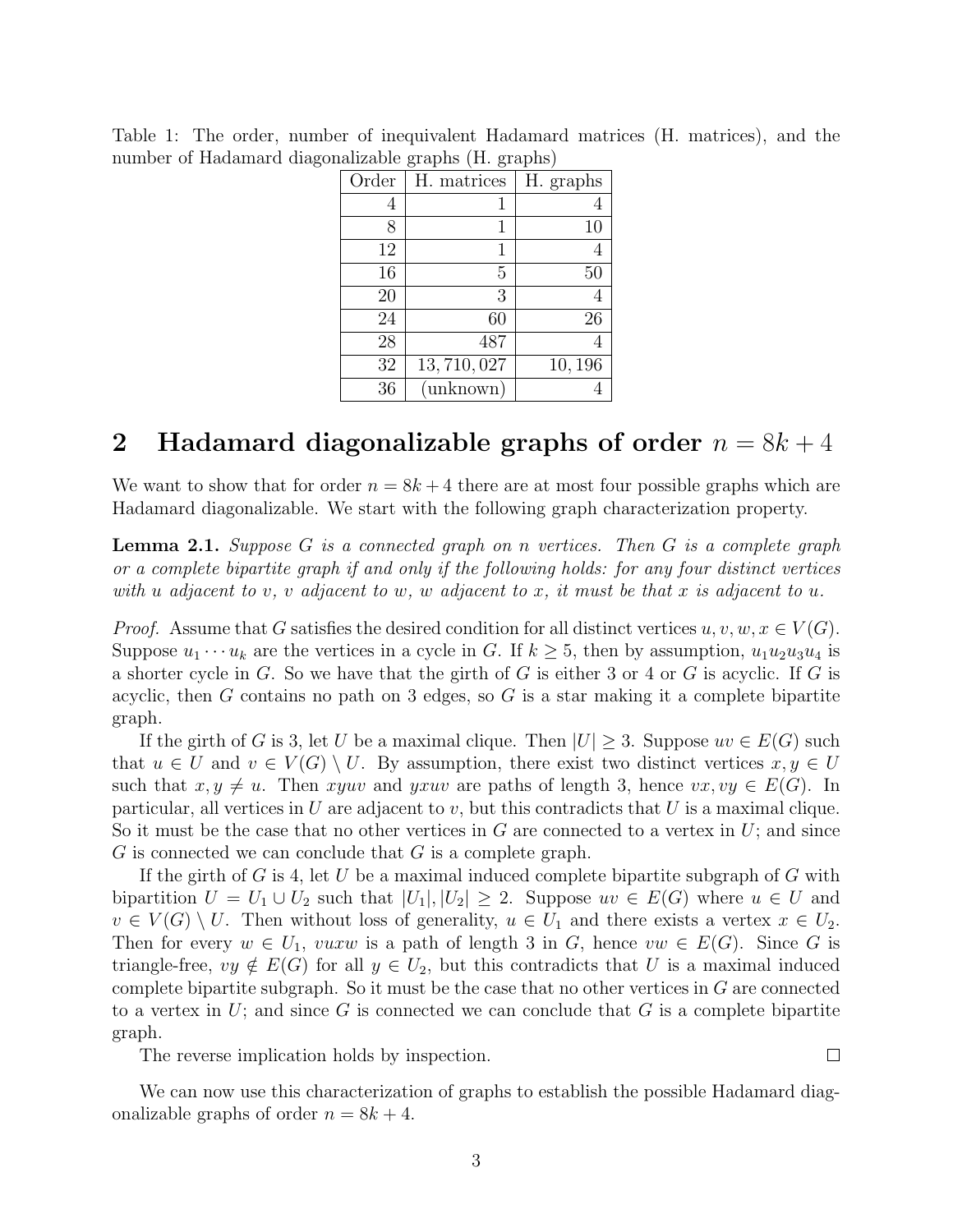**Theorem 2.2.** Suppose H is an  $n \times n$  Hadamard matrix with the first column consisting of all 1s. If  $n = 8k+4$  and G is Hadamard diagonalizable, then  $G \in \{K_n, K_{n/2,n/2}, nK_1, 2K_{n/2}\}.$ 

*Proof.* Suppose for sake of contradiction that  $n = 8k + 4$ , G is Hadamard diagonalizable, and  $G \notin \{K_n, K_{n/2,n/2}, nK_1, 2K_{n/2}\}.$  By assumption, there exists a diagonal matrix  $\Lambda$  of eigenvalues with each eigenvalue even (see Proposition [1.2\)](#page-1-0) and

$$
L = \frac{1}{n} H \Lambda H^T = \frac{1}{n} \sum_{k=1}^n \lambda_k h_k h_k^T.
$$

By Lemma [2.1,](#page-2-2) we have that  $G$  or  $G<sup>c</sup>$  contains a path of length 3 whose endpoints are not adjacent (note that because G must be regular then we have that the only possible connected complete bipartite graph is  $K_{n/2,n/2}$ . Without loss of generality, we assume *uvwx* is a path of length 3 in G. For any  $i, j \in [n]$ ,

$$
L_{ij} = \frac{1}{n} \sum_{k=1}^{n} \lambda_k (h_k)_i (h_k)_j.
$$

Since  $L_{uv} = L_{vw} = L_{wx} = -1$  and  $L_{ux} = 0$ , we have (rearranging)

$$
-3n = n(L_{uv} + L_{vw} + L_{wx} + L_{ux})
$$
  
= 
$$
\sum_{k=1}^{n} \lambda_k ((h_k)_u (h_k)_v + (h_k)_v (h_k)_w + (h_k)_w (h_k)_x + (h_k)_u (h_k)_x)
$$
  
= 
$$
\sum_{k=1}^{n} \lambda_k ((h_k)_u + (h_k)_w)((h_k)_v + (h_k)_x).
$$

Since each  $\lambda_k$  is even and each  $h_{ij} \in \{-1, 1\}$ , it follows that each term in the sum is divisible by 8, meaning that 8 divides the right hand side. This impliese that  $n$  is a multiple of 8. But that contradicts the assumption that  $n = 8k + 4$ , concluding the proof.  $\Box$ 

The preceding result shows that if a graph is Hadamard diagonalizable of order  $n = 8k+4$ it must be one of the graphs mentioned. We now must argue that all four of these graphs are realizable.

**Proposition 2.3.** If n is even and there exists a Hadamard matrix of order n, then the graphs  $K_n, K_{n/2,n/2}, nK_1,$  and  $2K_{n/2}$  are Hadamard diagonalizable.

*Proof.* Given that there exists a Hadamard matrix of order n we may assume that there is a Hadamard matrix H where  $h_1$  is the all 1s vector and  $h_2$  is 1 in entries  $1, \ldots, n/2$  and  $-1$ in entries  $(n/2+1), \ldots, n$ . It suffices to show how to write L as a linear combination of the projection matrices  $h_k h_k^T$  for the graphs  $K_n$  and  $2K_{n/2}$  (since this will have the Laplacian with the correct eigenvalues).

For  $G = K_n$  we have

$$
L = \sum_{k=1}^{n} h_k h_k^T - h_1 h_1^T,
$$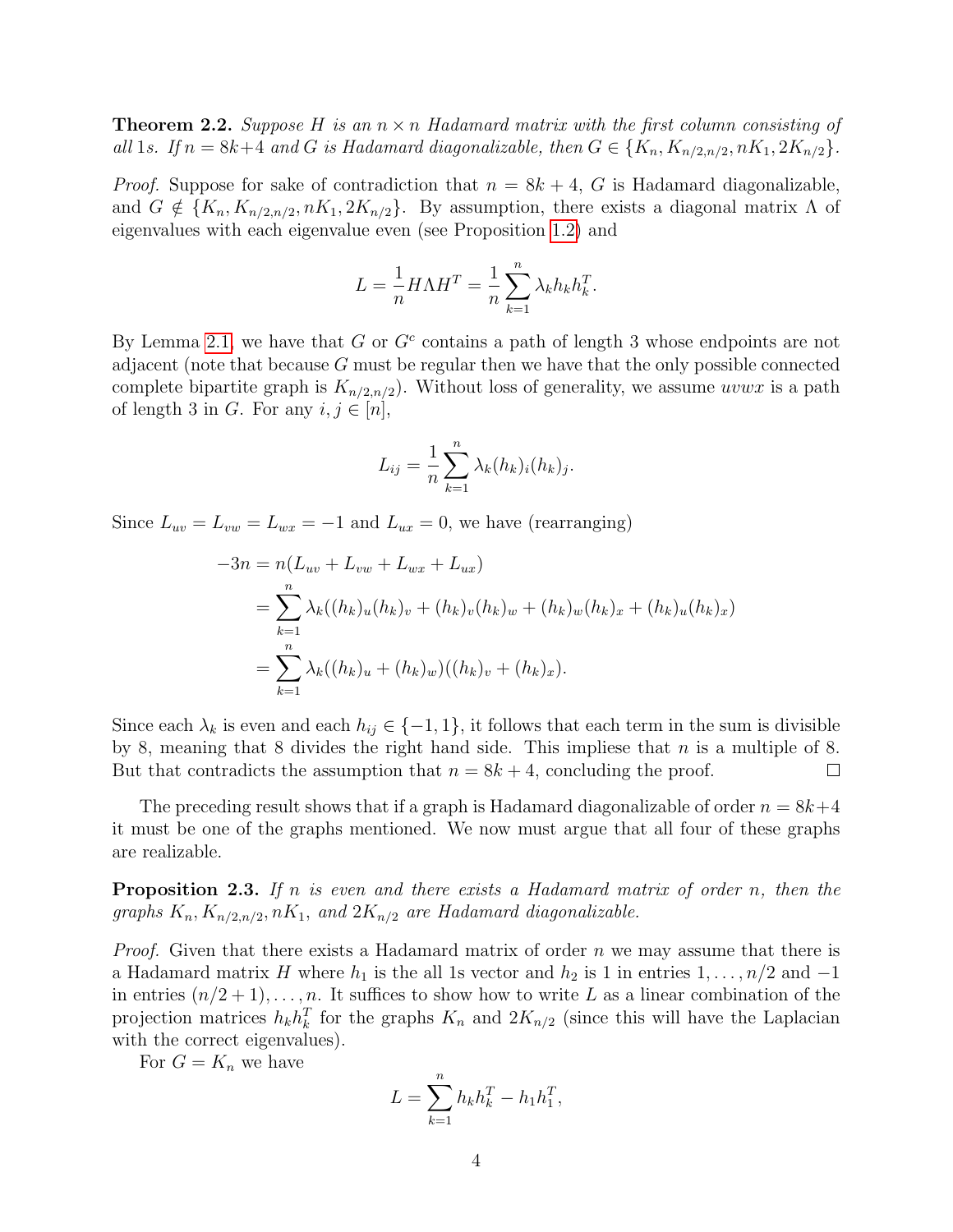since the sum becomes  $nI$  and the last term is  $-J$ .

For  $G = 2K_{n/2}$  we have

$$
L = \frac{1}{2} \sum_{k=1}^{n} h_k h_k^T - \frac{1}{2} h_1 h_1^T - \frac{1}{2} h_2 h_2^T,
$$

 $\Box$ 

since the sum becomes  $\frac{n}{2}I$  and the last two terms combine to give  $-\binom{J}{C}$ O O  $\binom{O}{J}$ .

# <span id="page-4-0"></span>3 A procedure for finding all graphs diagonalizable by a given Hadamard matrix

In this section we will assume that we are working with Hadamard matrices where the first column and first row has all entries equal to 1. In particular, we have that our Hadamard matrices  $H$  will have the form

$$
H = \begin{bmatrix} 1 & 1 & \cdots & 1 \\ \hline 1 & & & \\ \vdots & & \widehat{H} & \\ 1 & & & \end{bmatrix}
$$

with  $\widehat{H}$  a  $\pm 1$  matrix. Every Hadamard matrix is equivalent to a matrix of this form by negating combinations of rows and columns.

We will think of the columns of  $H$  as the eigenvectors of  $L$  and the first column of  $H$ , the all 1s vector, will correspond with eigenvalue 0. We will let  $\Lambda$  be the diagonal matrix with diagonal entries  $(\lambda_1 = 0, \lambda_2, \ldots, \lambda_n)$ .

<span id="page-4-1"></span>**Proposition 3.1.** The entries  $L_{12}, \ldots, L_{1n}$  uniquely determine  $\lambda_2, \ldots, \lambda_n$ .

Proof. Since we have

$$
L = \frac{1}{n} H \Lambda H^{T} = \frac{1}{n} \sum_{k=1}^{n} \lambda_{k} h_{k} h_{k}^{T}, \text{ then } L_{1j} = \frac{1}{n} \sum_{k=2}^{n} \lambda_{k} (h_{k})_{j}.
$$

Writing this in matrix form we have

$$
\frac{1}{n}\begin{bmatrix}\n(h_2)_2 & (h_3)_2 & \cdots & (h_n)_2 \\
(h_2)_3 & (h_3)_3 & \cdots & (h_n)_3 \\
\vdots & \vdots & \ddots & \vdots \\
(h_2)_n & (h_3)_n & \cdots & (h_n)_n\n\end{bmatrix}\begin{bmatrix}\n\lambda_2 \\
\lambda_3 \\
\vdots \\
\lambda_n\n\end{bmatrix} = \frac{1}{n}\widehat{H}\begin{bmatrix}\n\lambda_2 \\
\lambda_3 \\
\vdots \\
\lambda_n\n\end{bmatrix} = \begin{bmatrix}\nL_{12} \\
L_{13} \\
\vdots \\
L_{1n}\n\end{bmatrix}.
$$

The result now follows by noting  $\left(\frac{1}{n}\hat{H}\right)^{-1} = \hat{H}^T - J$ , showing that we can solve for the  $\lambda_i$  in terms of the off-diagonal entries in the first row. To see this we look at the rows of  $\hat{H}$  note that if we append 1s to the front we have rows of  $H$  then any two distinct rows in  $H$  are perpendicular. From this we can conclude that the dot product of two distinct rows in  $\hat{H}$ must be  $-1$  (i.e. to compensate for the 1 appended to the front); the dot product of a row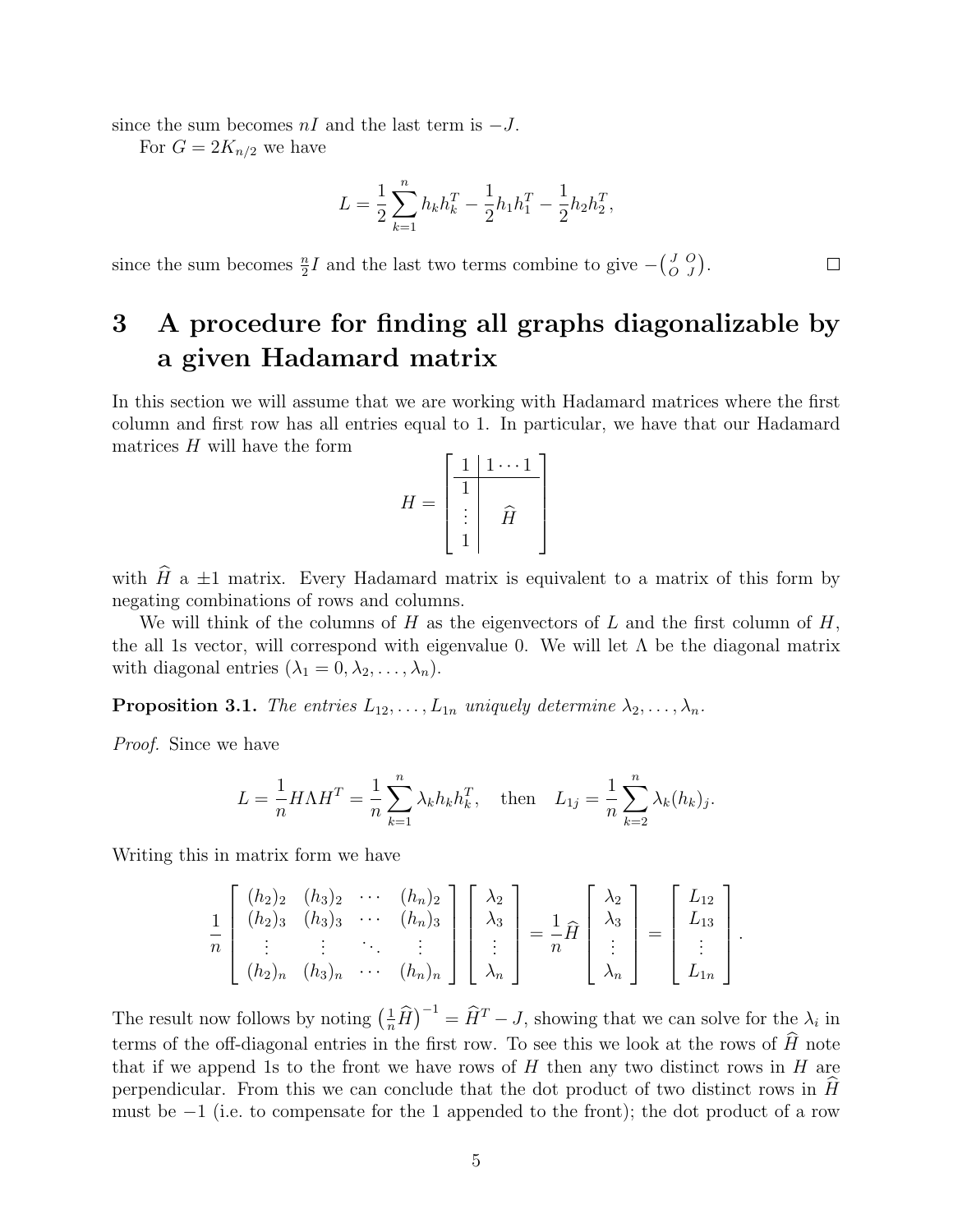in  $\hat{H}$  with the all 1s vector must similarly be  $-1$ ; finally, the dot product of a row with itself will be  $n-1$ .

Multiplying  $(\frac{1}{n}\hat{H})(\hat{H}^T - J)$  is equivalent to looking at dot products of rows in  $\frac{1}{n}\hat{H}$  and rows in  $\hat{H} - J$ . If the rows are the same, the result will be  $\frac{1}{n}((n-1) - (-1)) = 1$ ; and if the rows are distinct the result will be  $\frac{1}{n}((-1) - (-1)) = 0$ . In particular, the result is the identity matrix, establishing the inverse.  $\Box$ 

The preceding can be used to give a new proof that all Laplacian eigenvalues of a Hadamard diagonalizable graph are even integers

Proof that the eigenvalues are even integers. We have

$$
\begin{bmatrix}\n\lambda_2 \\
\lambda_3 \\
\vdots \\
\lambda_n\n\end{bmatrix} = (\widehat{H}^T - J) \begin{bmatrix}\nL_{12} \\
L_{13} \\
\vdots \\
L_{1n}\n\end{bmatrix}.
$$

Since the entries in  $\hat{H}^T - J$  are in  $\{0, -2\}$  while the entries in the entries in  $L_{12}, \ldots, L_{1n}$  are in  $\{0, -1\}$ , the result of multiplying will be a vector of eigenvalues which are even.

Using Proposition [3.1,](#page-4-1) given our Hadamard matrix we can narrow our search space down to size  $2^{n-1}$  by looking at all possible  $\{-1, 0\}$  assignments to  $L_{1,2}, \ldots, L_{1,n}$ . Not every assignment will correspond to a graph as there might be other entries  $L_{i,j} \notin \{-1,0\}$ ; it is also possible to construct the same graph multiple ways (e.g. the same up to relabeling).

To further speed up the search we start by rewriting all of the off-diagonal entries of L as linear combinations of  $L_{12}, \ldots, L_{1n}$ . (This can be done since each entry is some linear combination of the  $\lambda_2, \ldots, \lambda_n$  and then the proof of Proposition [3.1](#page-4-1) show that each of the  $\lambda_i$ is a linear combination of  $L_{12}, \ldots, L_{1n}$ .

To illustrate this we carry this procedure out for the Hadamard matrix had.16.1 from Sloane [\[5\]](#page-13-1) to produce an auxiliary matrix. For the 120 entries above the diagonal (by symmetry the entries below the diagonal will be equal) there were 27 different linear combinations. The auxiliary matrix is given in Table [2](#page-6-0) where each row represents a linear combination and the columns correspond to the entries in the first row. For notational convenience we have labeled the rows and columns using hexadecimal and we have indicated which entries correspond to which linear combinations.

Looking at the auxiliary matrix in Table [2,](#page-6-0) the identity matrix of the first 15 rows is a reflection that the linear combination to produce an entry from the first row is trivial.

Let us view an assignment of  $L_{12}, \ldots, L_{1n}$  as selecting some subset of the columns (so if the corresponding entry is −1 take the column; if it is 0 do not take the column). Then this will produce a Laplacian matrix for a graph *if and only if* the sum of the columns produce a 0-1 vector. Since this is the only case when the off-diagonal entries will be 0 and −1.

So to reduce the search space we explore all subsets of columns by deciding in a forest-like exploration of the space where at each stage we decide to either add or not add a particular column. After we add a particular column we then do a check if for each entry there is a possibility that some combination of the remaining columns can result in the value to be 0 or 1; if not then we prune the tree and don't explore any further on that branch.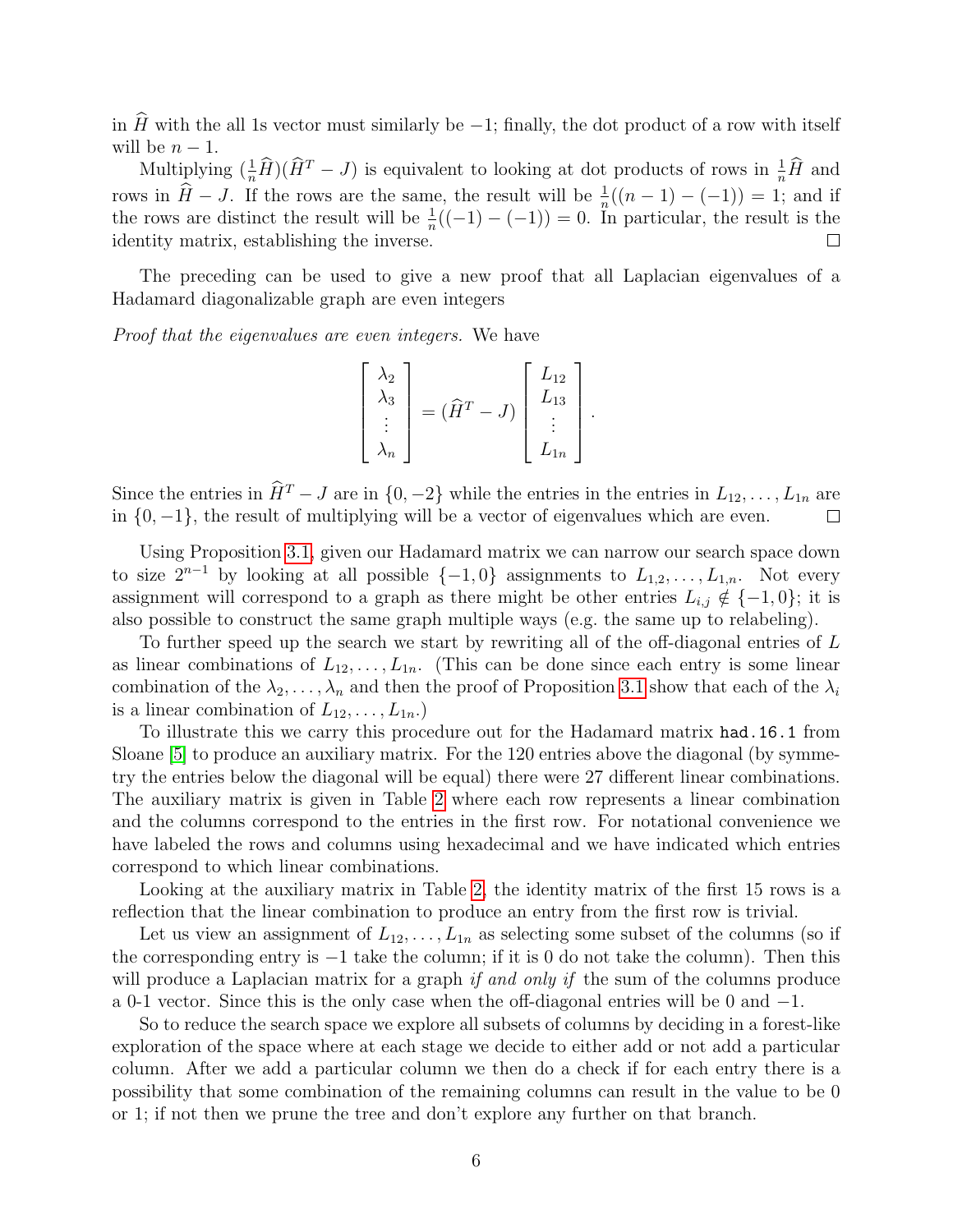<span id="page-6-0"></span>Table 2: The auxiliary matrix for the Hadamard matrix had.16.1 where the rows correspond with linear combinations in terms of the off-diagonal entries in the first row. At the bottom for each row we indicate which entries  $L_{ij}$  with  $i, j$  in hexadecimal to which the linear combination corresponds.

| $\mathbf{1}$   | $\overline{0}$                                                        | $\boldsymbol{0}$ | $\overline{0}$                                          | $\boldsymbol{0}$                                                    | $\overline{0}$                                          | $\boldsymbol{0}$                                                      | $\overline{0}$ | $\boldsymbol{0}$ | $\overline{0}$                                                        | $\boldsymbol{0}$                                                      | $\overline{0}$                                          | $\overline{0}$                                          | $\boldsymbol{0}$                                        | $\overline{0}$                                          |
|----------------|-----------------------------------------------------------------------|------------------|---------------------------------------------------------|---------------------------------------------------------------------|---------------------------------------------------------|-----------------------------------------------------------------------|----------------|------------------|-----------------------------------------------------------------------|-----------------------------------------------------------------------|---------------------------------------------------------|---------------------------------------------------------|---------------------------------------------------------|---------------------------------------------------------|
| $\overline{0}$ | $\mathbf{1}$                                                          | $\overline{0}$   | $\overline{0}$                                          | $\overline{0}$                                                      | $\overline{0}$                                          | $\overline{0}$                                                        | $\overline{0}$ | $\overline{0}$   | $\overline{0}$                                                        | $\overline{0}$                                                        | $\overline{0}$                                          | $\overline{0}$                                          | $\overline{0}$                                          | $\overline{0}$                                          |
| $\overline{0}$ | $\overline{0}$                                                        | $\mathbf{1}$     | $\overline{0}$                                          | $\overline{0}$                                                      | $\overline{0}$                                          | $\overline{0}$                                                        | $\overline{0}$ | $\overline{0}$   | $\overline{0}$                                                        | $\overline{0}$                                                        | $\overline{0}$                                          | $\boldsymbol{0}$                                        | $\overline{0}$                                          | $\overline{0}$                                          |
| $\overline{0}$ | $\overline{0}$                                                        | $\overline{0}$   | $\mathbf{1}$                                            | $\overline{0}$                                                      | $\overline{0}$                                          | $\overline{0}$                                                        | $\overline{0}$ | $\overline{0}$   | $\overline{0}$                                                        | $\overline{0}$                                                        | $\overline{0}$                                          | $\boldsymbol{0}$                                        | $\overline{0}$                                          | $\overline{0}$                                          |
| $\overline{0}$ | $\overline{0}$                                                        | $\overline{0}$   | $\overline{0}$                                          | $\mathbf{1}$                                                        | $\overline{0}$                                          | $\overline{0}$                                                        | $\overline{0}$ | $\overline{0}$   | $\overline{0}$                                                        | $\boldsymbol{0}$                                                      | $\overline{0}$                                          | $\overline{0}$                                          | $\overline{0}$                                          | $\overline{0}$                                          |
| $\overline{0}$ | $\overline{0}$                                                        | $\overline{0}$   | $\overline{0}$                                          | $\overline{0}$                                                      | $\mathbf{1}$                                            | $\overline{0}$                                                        | $\overline{0}$ | $\overline{0}$   | $\overline{0}$                                                        | $\overline{0}$                                                        | $\overline{0}$                                          | $\overline{0}$                                          | $\overline{0}$                                          | $\overline{0}$                                          |
| $\overline{0}$ | $\overline{0}$                                                        | $\overline{0}$   | $\overline{0}$                                          | $\overline{0}$                                                      | $\overline{0}$                                          | $\mathbf{1}$                                                          | $\overline{0}$ | $\overline{0}$   | $\overline{0}$                                                        | $\overline{0}$                                                        | $\overline{0}$                                          | $\overline{0}$                                          | $\overline{0}$                                          | $\overline{0}$                                          |
| $\overline{0}$ | $\overline{0}$                                                        | $\overline{0}$   | $\overline{0}$                                          | $\overline{0}$                                                      | $\overline{0}$                                          | $\overline{0}$                                                        | $\mathbf{1}$   | $\overline{0}$   | $\overline{0}$                                                        | $\overline{0}$                                                        | $\overline{0}$                                          | $\overline{0}$                                          | $\overline{0}$                                          | $\overline{0}$                                          |
| $\overline{0}$ | $\overline{0}$                                                        | $\overline{0}$   | $\overline{0}$                                          | $\boldsymbol{0}$                                                    | $\overline{0}$                                          | $\overline{0}$                                                        | $\overline{0}$ | $\mathbf{1}$     | $\overline{0}$                                                        | $\overline{0}$                                                        | $\overline{0}$                                          | $\overline{0}$                                          | $\overline{0}$                                          | $\overline{0}$                                          |
| $\overline{0}$ | $\overline{0}$                                                        | $\overline{0}$   | $\overline{0}$                                          | $\boldsymbol{0}$                                                    | $\overline{0}$                                          | $\overline{0}$                                                        | $\overline{0}$ | $\overline{0}$   | $\mathbf{1}$                                                          | $\overline{0}$                                                        | $\overline{0}$                                          | $\overline{0}$                                          | $\overline{0}$                                          | $\overline{0}$                                          |
| $\overline{0}$ | $\overline{0}$                                                        | $\overline{0}$   | $\overline{0}$                                          | $\boldsymbol{0}$                                                    | $\overline{0}$                                          | $\overline{0}$                                                        | $\overline{0}$ | $\overline{0}$   | $\overline{0}$                                                        | $\mathbf{1}$                                                          | $\overline{0}$                                          | $\overline{0}$                                          | $\overline{0}$                                          | $\overline{0}$                                          |
| $\overline{0}$ | $\overline{0}$                                                        | $\overline{0}$   | $\overline{0}$                                          | $\overline{0}$                                                      | $\overline{0}$                                          | $\overline{0}$                                                        | $\overline{0}$ | $\overline{0}$   | $\overline{0}$                                                        | $\overline{0}$                                                        | $\mathbf{1}$                                            | $\overline{0}$                                          | $\overline{0}$                                          | $\overline{0}$                                          |
| $\overline{0}$ | $\overline{0}$                                                        | $\overline{0}$   | $\overline{0}$                                          | $\overline{0}$                                                      | $\overline{0}$                                          | $\overline{0}$                                                        | $\overline{0}$ | $\overline{0}$   | $\overline{0}$                                                        | $\overline{0}$                                                        | $\overline{0}$                                          | $\mathbf 1$                                             | $\overline{0}$                                          | $\overline{0}$                                          |
| $\overline{0}$ | $\boldsymbol{0}$                                                      | $\boldsymbol{0}$ | $\boldsymbol{0}$                                        | $\boldsymbol{0}$                                                    | $\boldsymbol{0}$                                        | $\overline{0}$                                                        | $\overline{0}$ | $\boldsymbol{0}$ | $\overline{0}$                                                        | $\boldsymbol{0}$                                                      | $\overline{0}$                                          | $\boldsymbol{0}$                                        | $\mathbf 1$                                             | $\boldsymbol{0}$                                        |
| $\overline{0}$ | $\overline{0}$                                                        | $\overline{0}$   | $\overline{0}$                                          | $\overline{0}$                                                      | $\overline{0}$                                          |                                                                       | $\overline{0}$ | $\overline{0}$   | $\overline{0}$                                                        | $\overline{0}$                                                        | $\overline{0}$                                          | $\overline{0}$                                          | $\overline{0}$                                          |                                                         |
| $\overline{0}$ | $\overline{0}$                                                        | $\overline{0}$   | $\overline{0}$                                          | $\overline{0}$                                                      | $\frac{1}{2}$ $\frac{1}{2}$ $\frac{1}{2}$ $\frac{1}{0}$ | $\begin{array}{c}\n0 \\ \frac{1}{2} \\ \frac{1}{2} \\ 0\n\end{array}$ | $\overline{0}$ | $\overline{0}$   | $\overline{0}$                                                        | $\overline{0}$                                                        | $\overline{0}$                                          | $\overline{0}$                                          | $\frac{1}{2}$ $\frac{1}{2}$ $\frac{1}{2}$               | $\frac{1}{2}$ $\frac{1}{2}$ $\frac{1}{2}$ $\frac{1}{2}$ |
| $\overline{0}$ | $\overline{0}$                                                        | $\overline{0}$   | $\overline{0}$                                          |                                                                     |                                                         |                                                                       | $\overline{0}$ | $\overline{0}$   | $\overline{0}$                                                        | $\overline{0}$                                                        | $\boldsymbol{0}$                                        |                                                         |                                                         |                                                         |
| $\overline{0}$ | $\overline{0}$                                                        | $\overline{0}$   |                                                         |                                                                     |                                                         |                                                                       | $\overline{0}$ | $\overline{0}$   | $\overline{0}$                                                        | $\overline{0}$                                                        |                                                         |                                                         |                                                         |                                                         |
| $\overline{0}$ | $\overline{0}$                                                        | $\overline{0}$   | $\frac{1}{2}$ $\frac{1}{2}$ $\frac{1}{2}$ $\frac{1}{0}$ | $\begin{array}{c} 0 \\ \frac{1}{2} \\ \frac{1}{2} \\ 0 \end{array}$ |                                                         | $\overline{0}$                                                        | $\overline{0}$ | $\overline{0}$   | $\overline{0}$                                                        | $\overline{0}$                                                        | $\frac{1}{2}$ $\frac{1}{2}$ $\frac{1}{2}$ $\frac{1}{0}$ | $0 \\frac{1}{2} \\frac{1}{2} \\frac{1}{2} \\0$          | $\overline{0}$                                          |                                                         |
| $\overline{0}$ | $\overline{0}$                                                        | $\overline{0}$   |                                                         |                                                                     |                                                         |                                                                       | $\overline{0}$ | $\overline{0}$   | $\overline{0}$                                                        | $\overline{0}$                                                        |                                                         |                                                         |                                                         |                                                         |
| $\overline{0}$ | $\overline{0}$                                                        | $\boldsymbol{0}$ | $\overline{0}$                                          |                                                                     | $01⁄2⁄1⁄2$ $0$                                          | $\frac{1}{2}$ $\frac{1}{2}$ $\frac{1}{2}$ $0$                         | $\overline{0}$ | $\overline{0}$   | $\boldsymbol{0}$                                                      | $\overline{0}$                                                        | $\boldsymbol{0}$                                        | $\boldsymbol{0}$                                        | $\frac{1}{2}$ $\frac{1}{2}$ $\frac{1}{2}$ $\frac{1}{0}$ | $01/221/22$                                             |
| $\overline{0}$ | $\overline{0}$                                                        | $\boldsymbol{0}$ | $\frac{1}{2}$ $\frac{1}{2}$ $\frac{1}{2}$ $\frac{1}{0}$ | $0 \\frac{1}{2} \\frac{1}{2} \\frac{1}{2} \\0$                      |                                                         |                                                                       | $\overline{0}$ | $\overline{0}$   | $\overline{0}$                                                        | $\overline{0}$                                                        | $\frac{1}{2}$ $\frac{1}{2}$                             | $\frac{1}{2}$ $\frac{1}{2}$ $\frac{1}{2}$ $\frac{1}{0}$ |                                                         |                                                         |
| $\overline{0}$ | $\overline{0}$                                                        |                  |                                                         |                                                                     | $\overline{0}$                                          | $\overline{0}$                                                        | $\overline{0}$ | $\overline{0}$   | $\overline{0}$                                                        | $\overline{0}$                                                        |                                                         |                                                         | $\overline{0}$                                          | $\overline{0}$                                          |
| $\overline{0}$ |                                                                       |                  |                                                         |                                                                     | $\overline{0}$                                          | $\overline{0}$                                                        | $\overline{0}$ | $\overline{0}$   |                                                                       |                                                                       | $\bar{0}$                                               |                                                         | $\overline{0}$                                          | $\overline{0}$                                          |
| $\overline{0}$ |                                                                       |                  | $\overline{0}$                                          | $\overline{0}$                                                      | $\overline{0}$                                          | $\overline{0}$                                                        | $\overline{0}$ | $\overline{0}$   |                                                                       |                                                                       | $\overline{0}$                                          | $\boldsymbol{0}$                                        | $\overline{0}$                                          | $\overline{0}$                                          |
| $\overline{0}$ | $\frac{1}{2}$ $\frac{1}{2}$ $\frac{1}{2}$ $\frac{1}{2}$ $\frac{1}{2}$ | $01/21/221/22$   | $\overline{0}$                                          | $\overline{0}$                                                      | $\overline{0}$                                          | $\overline{0}$                                                        | $\overline{0}$ | $\overline{0}$   | $\frac{1}{2}$ $\frac{1}{2}$ $\frac{1}{2}$ $\frac{1}{2}$ $\frac{1}{2}$ | $\frac{1}{2}$ $\frac{1}{2}$ $\frac{1}{2}$ $\frac{1}{2}$ $\frac{1}{2}$ | $\overline{0}$                                          | $\overline{0}$                                          | $\boldsymbol{0}$                                        | $\overline{0}$                                          |
| $\overline{0}$ |                                                                       |                  | $\overline{0}$                                          | $\overline{0}$                                                      | $\overline{0}$                                          | $\overline{0}$                                                        | $\overline{0}$ | $\overline{0}$   |                                                                       |                                                                       | $\overline{0}$                                          | $\overline{0}$                                          | $\overline{0}$                                          | $\overline{0}$                                          |

| Row             | Entries                                     | Row | Entries        | Row | Entries                   |
|-----------------|---------------------------------------------|-----|----------------|-----|---------------------------|
|                 | 01, 23, 45, 67, 89, AB, CD, EF              | 10  | 0A, 1B, 28, 39 | 19  | 27, 36, AF, BE            |
| $\overline{2}$  | 02, 13, 8A, 9B                              | 11  | 0B, 1A, 29, 38 | 20  | $2C$ , $3D$ , $4A$ , $5B$ |
| 3               | 03, 12, 8B, 9A                              | 12  | 0C, 1D, 48, 59 | 21  | 2D, 3C, 4B, 5A            |
| $\overline{4}$  | 04, 15, 8C, 9D                              | 13  | 0D, 1C, 49, 58 | 22  | 2E, 3F, 6A, 7B            |
| $5\overline{)}$ | 05, 14, 8D, 9C                              | 14  | 0E, 1F, 68, 79 | 23  | 2F, 3E, 6B, 7A            |
| 6               | 06, 17, 8E, 9F                              | 15  | 0F, 1E, 69, 78 | 24  | 46,57,CE,DF               |
| $\overline{7}$  | 07, 16, 8F, 9E                              | 16  | 24, 35, AC, BD | 25  | 47, 56, CF, DE            |
| 8               | $08, 19, 2A, 3B, \overline{4C, 5D, 6E, 7F}$ | 17  | 25, 34, AD, BC | 26  | 4E, 5F, 6C, 7D            |
| 9               | 09, 18, 2B, 3A, 4D, 5C, 6F, 7E              | 18  | 26, 37, AE, BF | 27  | 4F, 5E, 6D, 7C            |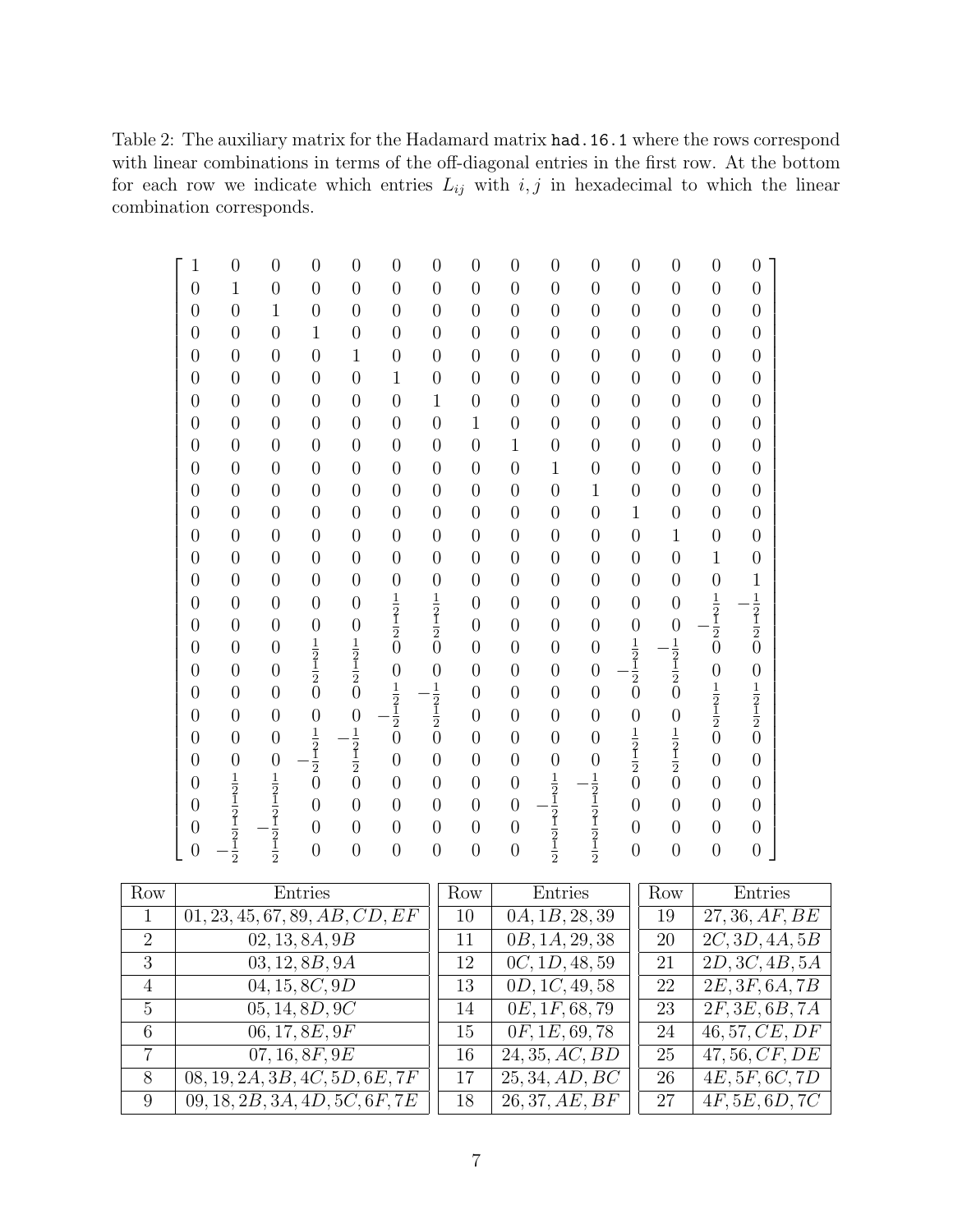For example, if we take the columns 2, 3, 11 then the last entry will be 1/2 and the remaining available entries in the remaining columns are 0. So no matter which combination of columns 12, 13, 14, 15 we take we can never change that value from  $1/2$  and so there is no need to explore that part of the space. To get the most out of this it is useful to first presort the columns so that such conflicts will arise early.

If you get down to a leaf in the tree and the resulting combination of columns is a 0-1 vector, then we have found a Hadamard diagonalizable graph. To find the graph we find where the 1s are located and the corresponding entries to which they correspond. These corresponding entries match with the edges in the graph. As an example if we take the sum of the first three columns in Table [2](#page-6-0) then this will produce a 1 in the rows of the resulting vector 1, 2, 3, 24, 25. So this will be the graph on the vertex set with vertices  $\{0, 1, \ldots, F\}$ and with edges

$$
\underbrace{01, 23, 45, 67, 89, AB, CD, EF}_{row 1}, \underbrace{02, 13, 8A, 9B}_{row 2}, \underbrace{03, 12, 8B, 9A}_{row 3}, \underbrace{46, 57, CE, DF}_{row 24}, \underbrace{47, 56, CF, DE}_{row 25}
$$

which becomes the graph  $4K_4$  (cliques on the vertices  $0, 1, 2, 3$ ; and  $4, 5, 6, 7$ ; and  $8, 9, A, B$ ; and  $C, D, E, F$ . As graphs are found they are then tested to see whether they have been seen before and we only keep those graphs which have not been seen before; this can be done, for example, by using canonical labeling methods.

The procedure outlined here was implemented in both Python/SageMath and C++ with all computations done using integer computations. The only external call needed is to determine which graphs are discovered up to isomorphism. The program can be downloaded at <http://lidicky.name/pub/hadamard/>.

#### 3.1 Equivalency of Hadamard matrices

We assumed that our Hadamard matrices have the form where the first row and column consists of all 1s. Given that for the Laplacian matrix one of the eigenvalues will be 0 with the all 1s eigenvalue this is a reasonable assumption to start with.

Note that a given Hadamard matrix is equivalent to possibly many such matrices where the first row and column consists of all 1s. To see this we can start with any Hadamard matrix and pick any column to be moved to the front. We can then multiply the rows by −1 as needed to make the first column consist of all 1s; and finally we multiply the columns by −1 as needed to make the first row consist of all 1s.

This raises the possibility that for any Hadamard matrix of order n we have potentially up to n different equivalent forms that need to be checked. Our calculations support the following conjecture.

<span id="page-7-0"></span>**Conjecture 3.2.** If  $H_1$  and  $H_2$  are equivalent Hadamard matrices which consist of 1 in the first row and first column, then G is Hadamard diagonalizable by  $H_1$  if and only if G (up to some relabeling) is Hadamard diagonalizable by  $H_2$ .

If true, this conjecture would significantly shorten the computational time.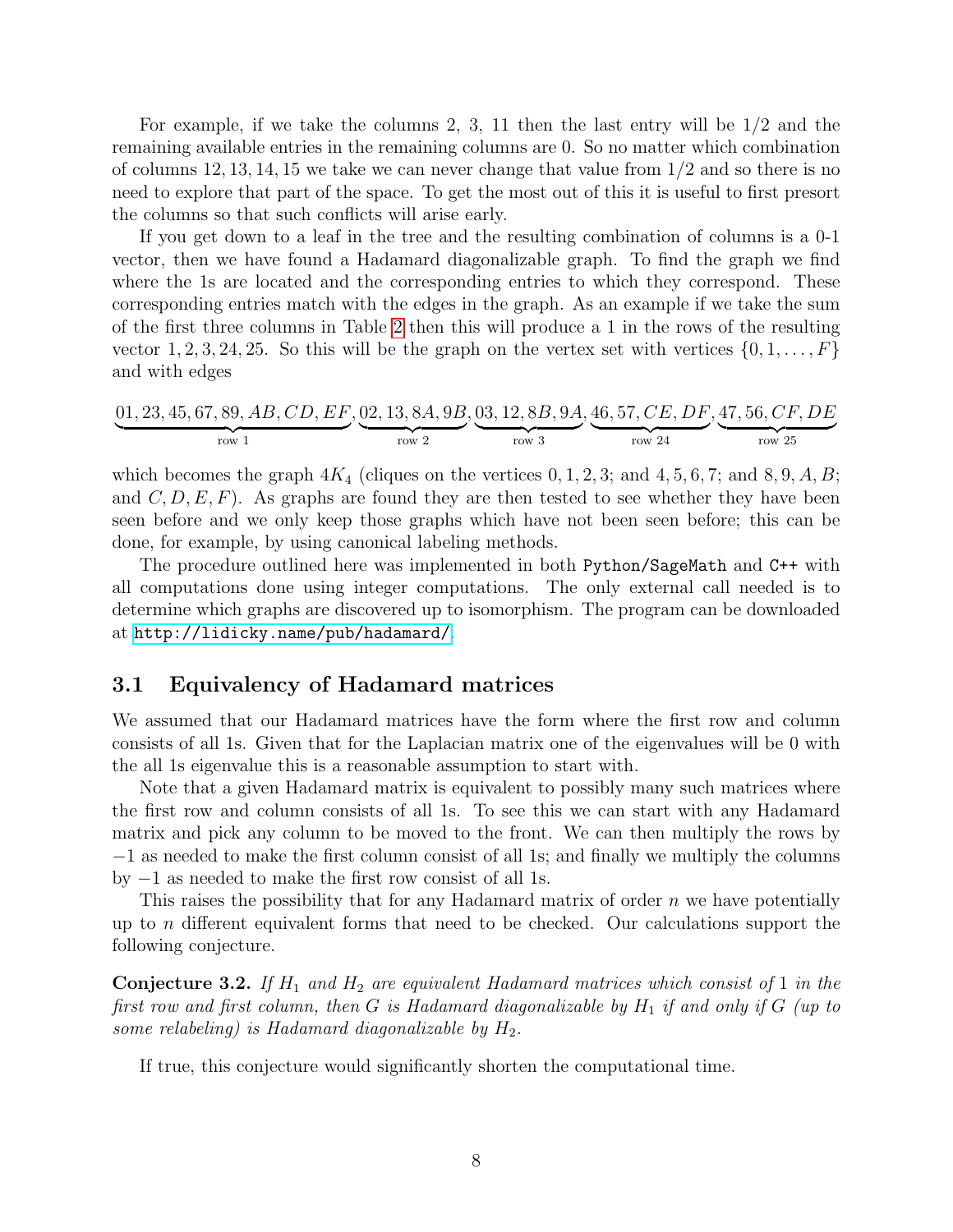## <span id="page-8-0"></span>4 Hadamard diagonalizable graphs of small order

For orders 4, 12, 20, 28, 36, . . . it follows from Section [2](#page-2-0) that as long as Hadamard matrices exist there are exactly four Hadamard diagonalizable graphs, namely  $K_n, K_{n/2,n/2}, 2K_{n/2}, nK_1$ .

For order 8 there is a unique Hadamard matrix and it is the Sylvester construction. So the Hadamard diagonalizable graphs have been determined [\[3\]](#page-13-0) and consist of all Cayley graphs for  $\mathbb{Z}_2 \times \mathbb{Z}_2 \times \mathbb{Z}_2$ .

#### 4.1 Order 16

As mentioned, there are 5 inequivalent Hadamard matrices of order 16, denote them by had.16.j for  $j = 0, 1, 2, 3, 4$  [\[5\]](#page-13-1), with had.16.0 being the Sylvester matrix. Now denote the set of graphs diagonalizable by had.16.*j* by  $S_j$ . Then

- $|S_0| = 46$ ,  $|S_1| = 50$ ,  $|S_2| = 48$ ,  $|S_3| = 10$ ,  $|S_4| = 24$ .
- $S_3 \subset S_4 \subset S_0$ ,  $S_2 \subset S_1$ ,  $S_0 \subset S_1$ , and  $|S_0 \backslash S_2| = 2$  (therefore  $|S_2 \backslash S_0| = 4$ , and  $S_0 \cup S_2 = S_1$ ,
- $S_0$  consists of all the non-isomorphic cubelike graphs on 16 vertices (Cayley graphs in  $\mathbb{Z}_2^4$ ).

In the following,  $H_{n,n}$  denotes the crown graph: the graph obtained from  $K_{n,n}$  by removing a perfect matching,  $K_r(t)$  denotes the complete r-partite graph with t vertices in each part.

To describe the special graphs in the differences, we make use of one special operation on graphs of the same order:

Assume  $G_1$  and  $G_2$  are two graphs with the same vertex set. Then the graph with adjacency matrix  $\begin{bmatrix} A(G_1) & A(G_2) \\ A(G_1) & A(G_2) \end{bmatrix}$  $A(G_2)$   $A(G_1)$ is denoted by  $G_1 \ltimes G_2$ . If  $G_1$  and  $G_2$  have disjoint edge sets, then  $G_1 \ltimes G_2$  is a *double cover* of the graph whose adjacency matrix is  $A(G_1) + A(G_2)$  [\[2\]](#page-12-1). For some visualization of this operation, see [\[3\]](#page-13-0): take  $2G_1$ , for each of its vertex v, connect v to all its neighbors' images in the other copy. The operation depends on the ordering of vertices of  $G_1$  and  $G_2$ , so when using it to describe a graph, we also give the labelling of  $G_1$  and  $G_2$ .

First we list the exact 10 graphs diagonalizable by all the 5 inequivalent Hadamard matrices, see Table [3,](#page-8-1) and the 24 graphs diagonalizable by all of them but had.16.3, see Table [4.](#page-9-0)

|                |                                                | $G \cdot G^c$                       |                |
|----------------|------------------------------------------------|-------------------------------------|----------------|
| G <sub>1</sub> | $K_{16}^c$ $K_{16}$                            |                                     | $- (10)$       |
| $G_2$          | $K_{8,8}$ 2 $K_8$                              |                                     | $(2) -$<br>(8) |
| $G_3$          |                                                | $2K_{4,4}$ $(2K_4) \vee (2K_4)$     | (3)<br>(9)     |
| $G_4$          |                                                | $4K_4$ $K_4 \wr K_4^c \cong K_4(4)$ |                |
| $G_5$          | $(K_2 \Box K_4) \wr (K_2^c)$ $H_{4,4} \wr K_2$ |                                     | (5)            |

<span id="page-8-1"></span>Table 3: Graphs diagonalizable by had.16.3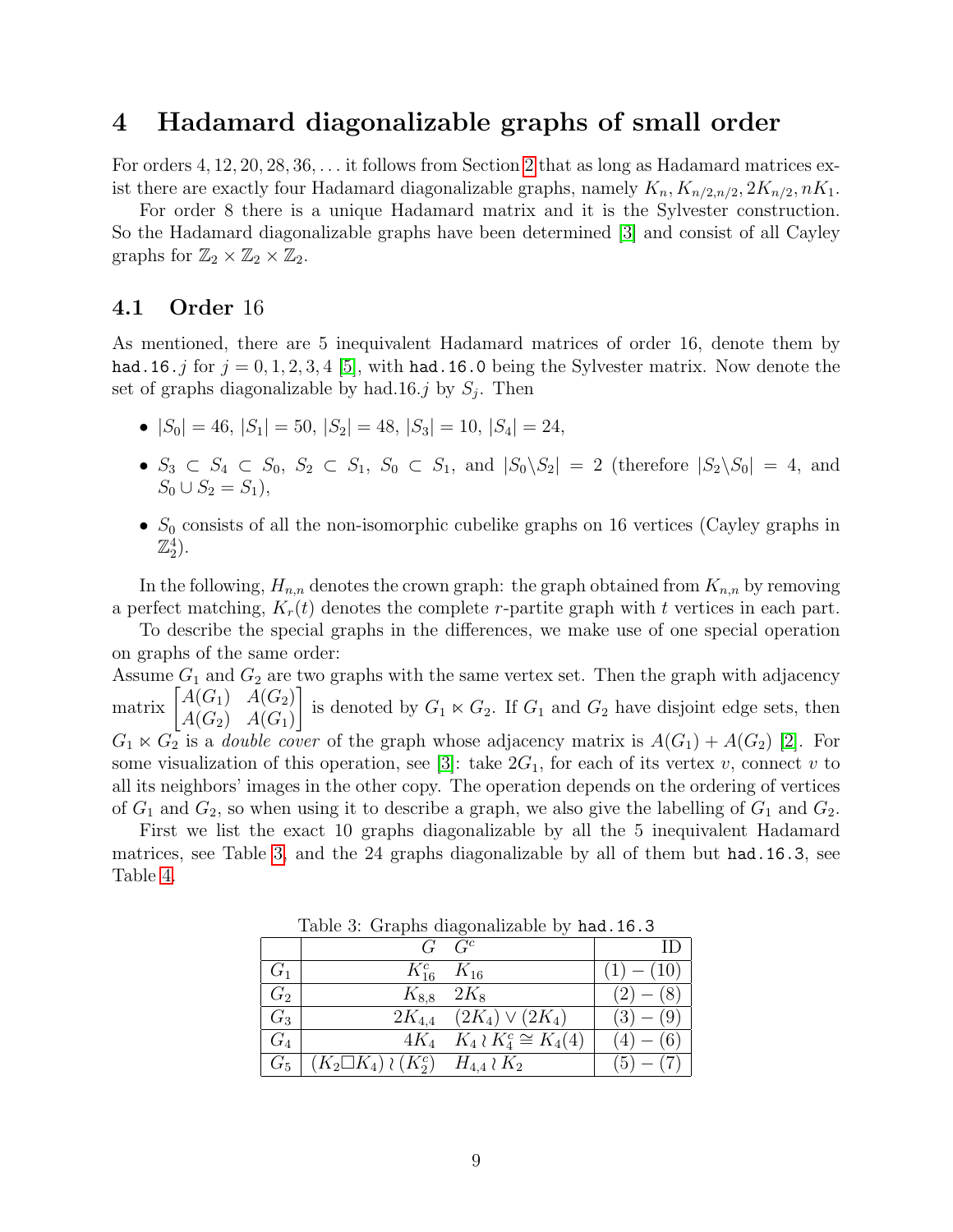|          |                               | ◡                            |                 |
|----------|-------------------------------|------------------------------|-----------------|
|          | G                             | $G^c$                        |                 |
| $G_1$    | $K_{16}^c$                    | $K_{16}$                     | (24)<br>(1)     |
| $G_2$    | $8K_2$                        | $(8K_2)^c$                   | (23)<br>$(2) -$ |
| $G_3$    | $K_{8,8}$                     | $2K_8$                       | $(3) - (18)$    |
| $G_4$    | $4C_4$                        | $K_4 \wr (2K_2)$             | $(4)-(22)$      |
| $G_5$    | $2K_{4,4}$                    | $(2K_4) \vee (2K_4)$         | $(5)-(21)$      |
| $G_{6}$  | $4K_4$                        | $K_4 \wr K_4^c \cong K_4(4)$ | $(6)-(11)$      |
| $G_7$    | $H_{8,8} + 1F$                | $K_2\square(4K_2)^c$         | (16)            |
| $G_8$    | $(4K_2) \vee (4K_2)$          | $\overline{2(4K_2)^c}$       | $(8) - (14)$    |
| $G_9$    | $(K_2 \Box K_4) \wr (K_2^c)$  | $H_{4,4} \wr K_2$            | (17)<br>$(9)$ — |
| $G_{10}$ | $(2C_4) \vee (2C_4)$          | $2[(2K_2) \vee (2K_2)]$      | (12)<br>(10)    |
| $G_{11}$ | $(K_2 \square K_4) \wr (K_2)$ | $H_{4,4} \wr K_2^c$          | (13)<br>(20)    |
| $G_{12}$ | $K_2 \square K_8$             | $H_{8,8}$                    | (15)<br>(19)    |
|          |                               |                              |                 |

<span id="page-9-0"></span>Table 4: Graphs diagonalizable by had.16.4

As mentioned at the beginning of this section, there is only a pair of cubelike graphs that are not diagonalizable by had.16.2 (that is, they are diagonalizable by had.16.0, but not had.16.2), they are given in Table [5,](#page-9-1) where

> $SS_1 = \{(0001), (0010), (1001), (1010), (1011), (1101), (1110), (1111)\}$  $SS_2 = \{(0011), (0100), (0101), (0110), (0111), (1000), (1100)\}.$

Table 5: The only pair of cubelike graphs that are not diagonalizable by had.16.2

<span id="page-9-1"></span>

There are two pairs of graphs that are diagonalizable by had.16.2 but not by had.16.0, that is, they are diagonalizable by had.16.2 but are not cubelike graphs. They are still Cayley graphs, but on the group  $\mathbb{Z}_4^2$ . The four graphs are listed in Table [6.](#page-10-0) Note that  $G_2$ , the Shrikhande graph is a subgraph of  $G_1$ . The two graphs in Table [5](#page-9-1) (cubelike graphs) and Table [6](#page-10-0) (not cubelike graphs), together with the other 44 cubelike graphs, gives all the 50 graphs on 16 vertices that are Hadamard diagonalizable.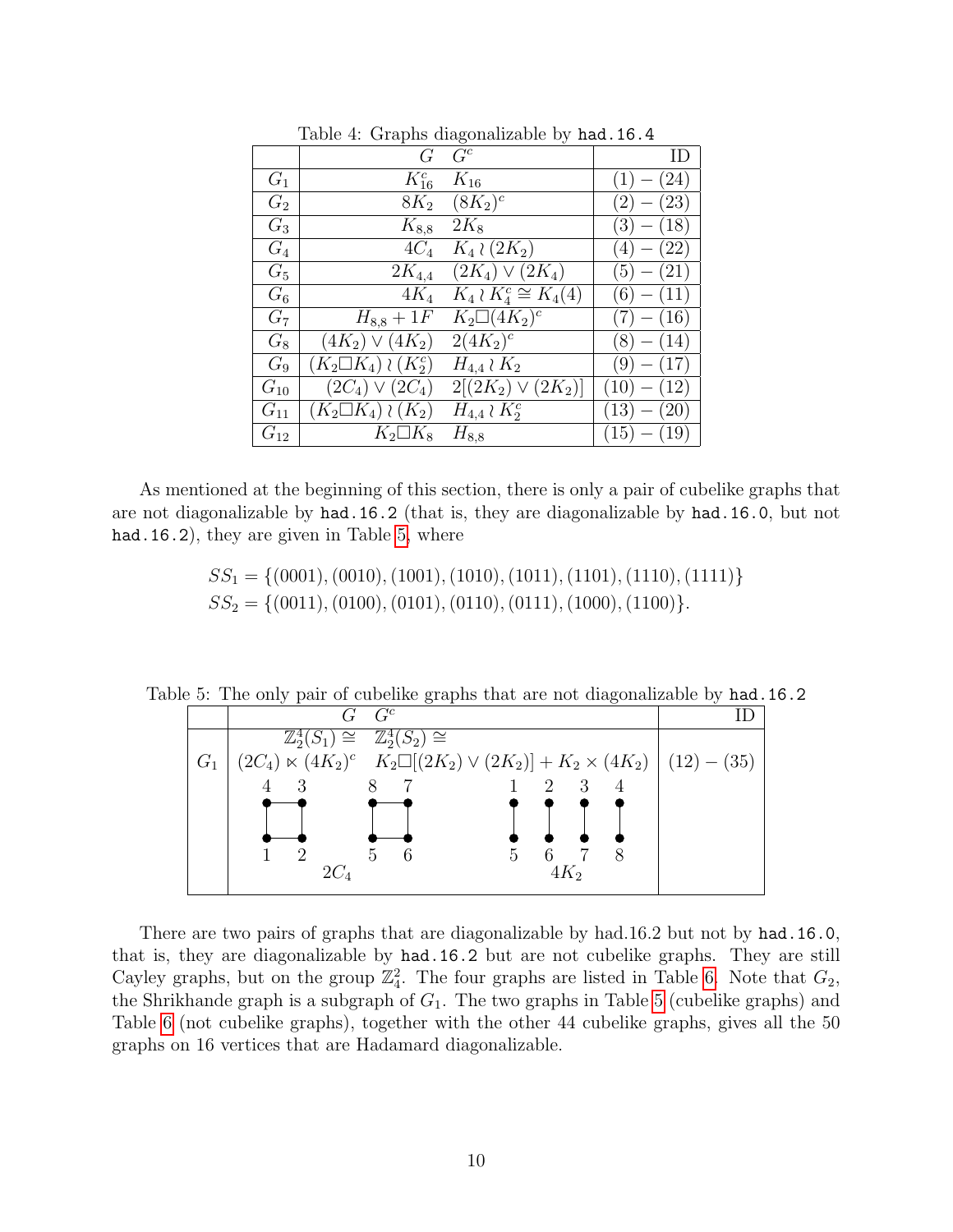|                | $\mathbb{Z}_{4}^{2}(\{\pm(0,1), (0,2), \pm(1,0), \pm(1,1)\})$                  | (37)      |
|----------------|--------------------------------------------------------------------------------|-----------|
| $G_1^c$        | $\mathbb{Z}_{4}^{2}(\{\pm(1,-1),\pm(1,2),\pm(2,1),(2,0),(2,2)\})$              | 15)       |
| G <sub>2</sub> | $\mathbb{Z}_{4}^{2}(\{\pm(0,1),\pm(1,0),\pm(1,1)\})$ , called Shrikhande graph | (31)      |
| $G_2^c$        | $\mathbb{Z}_{4}^{2}(\{\pm(1,-1),\pm(1,2),\pm(2,1),(0,2),(2,0),(2,2)\})$        | $^{(26)}$ |

<span id="page-10-0"></span>Table 6: Graphs diagonalizable by had.16.3

#### 4.2 Order 24

Now we give all the 26 graphs on 24 vertices that are Hadamard diagonalizable. Let  $Q_n$ denote the n-cube,  $B_1 = \{\pm (0, 1, 0), (0, 1, \pm 1), (0, 2, \pm 1), (0, 0, \pm 1), \pm (1, 1, 0)\} \subseteq \mathbb{Z}_2 \times \mathbb{Z}_3 \times \mathbb{Z}_4$ ,  $B_2 = \{(0, 0, 2), \pm(0, 1, 2), (1, 0, 0), \pm(1, 0, 1), (1, 0, 2), \pm(1, 1, 1), \pm(1, 1, 2), \pm(1, 1, 3)\}\subseteq \mathbb{Z}_2$  ×  $\mathbb{Z}_3 \times \mathbb{Z}_4$ ,  $B_3 = \{(0, 0, \pm 1), (0, 1, 0), (0, 1, \pm 1), (0, 1, \pm 2), (0, 1, 3), (1, 0, \pm 1), (1, 0, 3)\}\subseteq \mathbb{Z}_2 \times$  $\mathbb{Z}_{2}\times\mathbb{Z}_{6}$ ,  $B_{4} = \{(0,0,\pm 2), (0,0,3), (1,0,\pm 2), (1,1,0), (1,1,\pm 1), (1,0,0), (1,1,\pm 2), (1,1,0)\}\subseteq$  $\mathbb{Z}_2 \times \mathbb{Z}_2 \times \mathbb{Z}_6.$ 

### 4.3 wreath/lexicographic product

The wreath product of two Hadamard diagonalizable graph is Hadamard diagonalizable.

**Theorem 4.1.** Assume that the graph  $G_1$  on m vertices is diagonalizable by a normalized Hadamard matrix  $H_1$ , the graph  $G_2$  on n vertices is diagonalizable by a normalized Hadamard matrix  $H_2$ . Then the wreath product  $G_1 \wr G_2$  of  $G_1$  and  $G_2$  is diagonalizable by the Hadamard matrix  $H_1 \otimes H_2$ 

*Proof.* Assume that  $H_1$  diagonalizes  $A(G_1)$  to  $\Lambda_1$ , and  $H_2$  diagonalizes  $A(G_2)$  to  $\Lambda_2$ . Since for any graph G,  $L(G)$  is diagonalizable by a Hadamard matrix H if and only  $A(G)$  is diagonalizable by H (Hadamard diagonalizable graphs are regular), we show that  $A(G_1)$  $G_2$  =  $A(G_1 \wr G_2) = I_m \otimes A(G_2) + A(G_1) \otimes J_n$  is diagonalizable by the normalized Hadamard matrix  $H_1 \otimes H_2$  instead. Now for any normalized Hadamard matrix H of size n,  $H^{-1}J_nH =$  $ne_1e_1^T = nE_{1,1}$ , we have

$$
(H_1 \otimes H_2)^{-1} A(G_1 \wr G_2) H_1 \otimes H_2)
$$
  
=  $(H_1 \otimes H_2)^{-1} (I_m \otimes A(G_2) + A(G_1) \otimes I_n) H_1 \otimes H_2)$   
=  $H_1^{-1} I_m H_1 \otimes H_2^{-1} A(G_2) H_2 + H_1^{-1} A(G_1) H_1 \otimes H_2^{-1} A J_n H_2$   
=  $I_m \otimes \Lambda_2 + n \Lambda_1 \otimes E_{1,1}$ ,

which is a diagonal matrix.

#### 4.4 Order 32

The calculation for order 32 was performed by a program written in  $C_{++}$  by Lidicky. The program uses nauty [\[4\]](#page-13-2) for graph isomorphism testing. To speed up the calculation, it utilized parallel [\[6\]](#page-13-3). The calculation was performed on a server maintained by the Department of Applied Mathematics at Charles University in Prague. The source codes and outputs can be

 $\Box$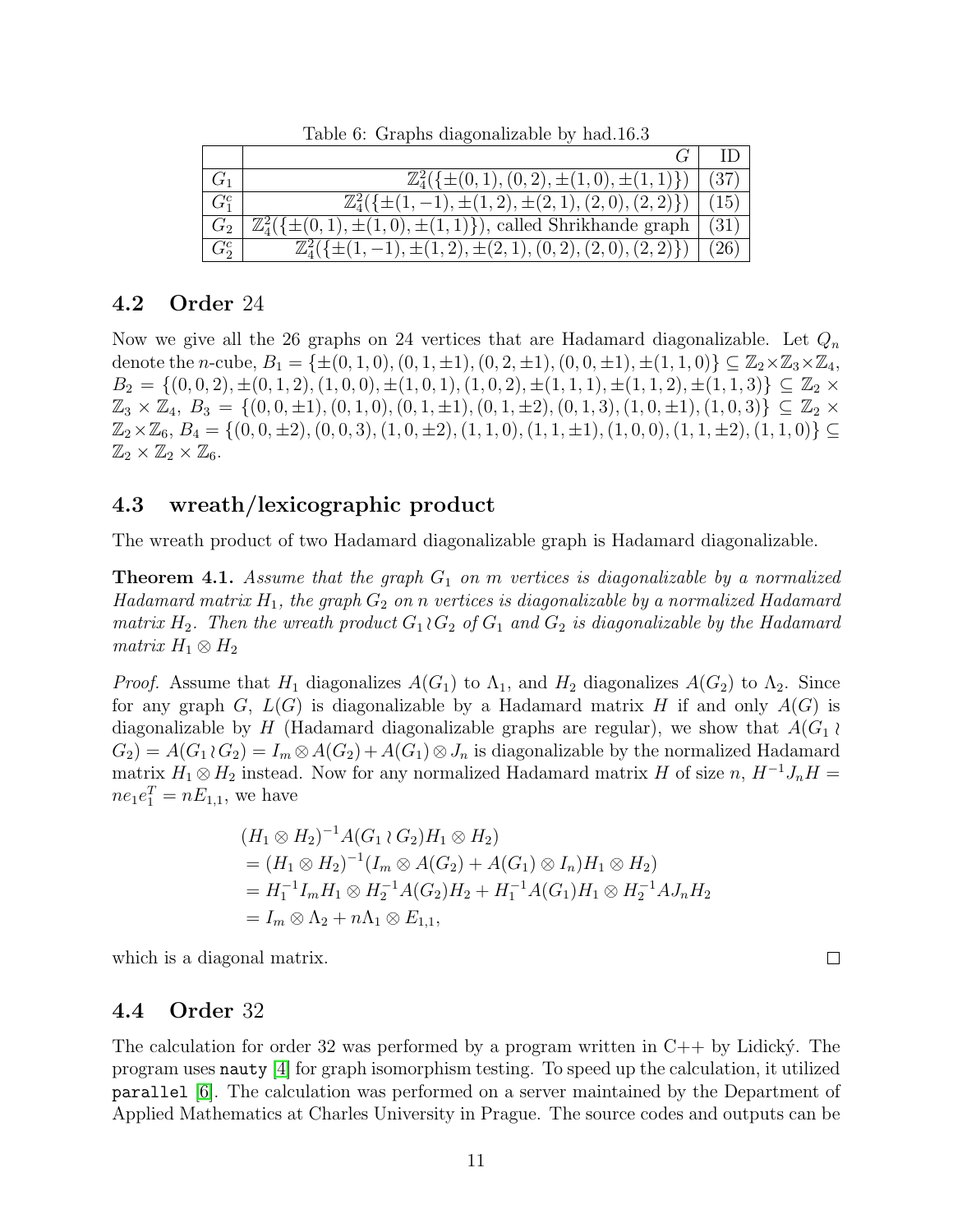|                  | $\sim$ and $\sim$                                                                                                                 |                                          |
|------------------|-----------------------------------------------------------------------------------------------------------------------------------|------------------------------------------|
|                  | $G^c$<br>G                                                                                                                        | ID                                       |
| $G_1$            | $K_{24}^c$<br>$K_{24}$                                                                                                            | $^{(26)}$<br>$\left(1\right)$            |
| $G_2$            | $(12K_2)^c$<br>$12K_2$                                                                                                            | (25)<br>$\overline{2}$                   |
| $\overline{G_3}$ | $2K_{12}$<br>$K_{12,12}$                                                                                                          | $\left(3\right)$<br>$^{'}20)$            |
| $G_4$            | $2K_{6,6}$ $(2K_6) \vee (2K_6)$                                                                                                   | (23)<br>$\left(4\right)$                 |
| $G_5$            | $2(K_{12}-6K_2)\sqrt{(6K_2)\vee(6K_2)}$                                                                                           | (5)<br>(15)                              |
|                  | $\mathbb{Z}_2 \times \mathbb{Z}_3 \times \mathbb{Z}_4(B_1) \cong \mathbb{Z}_2 \times \mathbb{Z}_3 \times \mathbb{Z}_4(B_2) \cong$ |                                          |
| $G_6$            | $(C_4 \wr K_3) \odot (4C_3) \quad (C_4 \wr K_3^c) \odot (4C_3)^c + K_2 \Box (C_4 \wr K_3^c)$                                      | $(6)-(18)$                               |
|                  | $4 \quad 3$<br>5.                                                                                                                 |                                          |
|                  |                                                                                                                                   |                                          |
|                  |                                                                                                                                   |                                          |
|                  | 3<br>6<br>1                                                                                                                       |                                          |
|                  | $4C_3$<br>$C_4$                                                                                                                   |                                          |
| G <sub>7</sub>   | $(K_2 \Box K_4) \wr K_3^c \quad Q_3 \wr K_3$                                                                                      | $\left(19\right)$<br>7                   |
| $G_8$            | $K_2 \Box K_{6,6}$ $(2K_6) \vee (2K_6) - 12K_2$                                                                                   | $\left( 22\right)$<br>(8)                |
| $G_9$            | $(K_{6,6} - 6K_2) \vee (K_{6,6} - 6K_2)$ 2(K <sub>2</sub> $\Box K_6$ )                                                            | $\left(9\right)$<br>(14)                 |
| $G_{10}$         | $K_4 \wr K_6^c$ 4 $K_6$                                                                                                           | (11)<br>(10)                             |
|                  | $\mathbb{Z}_2 \times \mathbb{Z}_2 \times \mathbb{Z}_6(B_3) \cong \mathbb{Z}_2 \times \mathbb{Z}_2 \times \mathbb{Z}_6(B_4) \cong$ |                                          |
| $G_{11}$         | $(C_6 \vee C_6) \odot (2K_{3,3}) \quad (2(K_2 \square K_3)) \odot K_4(3)$                                                         | $(12) - (16)$                            |
|                  |                                                                                                                                   |                                          |
|                  | $\overline{2}$                                                                                                                    |                                          |
|                  | $6 \bullet$<br>6                                                                                                                  |                                          |
|                  | $\overline{5}$<br>3<br>3<br>5 <sub>1</sub>                                                                                        |                                          |
|                  |                                                                                                                                   |                                          |
|                  | $C_6$<br>$2K_{3,3}$                                                                                                               |                                          |
|                  |                                                                                                                                   |                                          |
| $G_{12}$         | $2(K_{6,6} - 6K_2)$ $(K_2 \square K_6) \vee (K_2 \square K_6)$                                                                    | (24)<br>$\left(13\right)$                |
| $G_{13}$         | $K_2 \square K_{12}$<br>$H_{12,12}$                                                                                               | (21)<br>(17)<br>$\overline{\phantom{m}}$ |

Table 7: Graphs diagonalizable by had.24

downloaded from <http://lidicky.name/pub/hadamard/>. We also provide an example how to load the Hadamard graphs to SAGE and explore their properties. The calculation took 179,736,390 seconds of CPU time, which was about 2 months of real time due to parallel processing. If Conjecture [3.2](#page-7-0) was true, the calculation would take 2 days.

# <span id="page-11-0"></span>5 Conclusion

The obstacles with moving forward with larger Hadamard matrices consists both in terms of the size of the computations for any individual Hadamard matrix combined with a lack of the classification of all Hadamard matrices of order 36 or above.

We can run the computation on some known Hadamard matrices and we summarize the computation results in Table [8.](#page-12-2)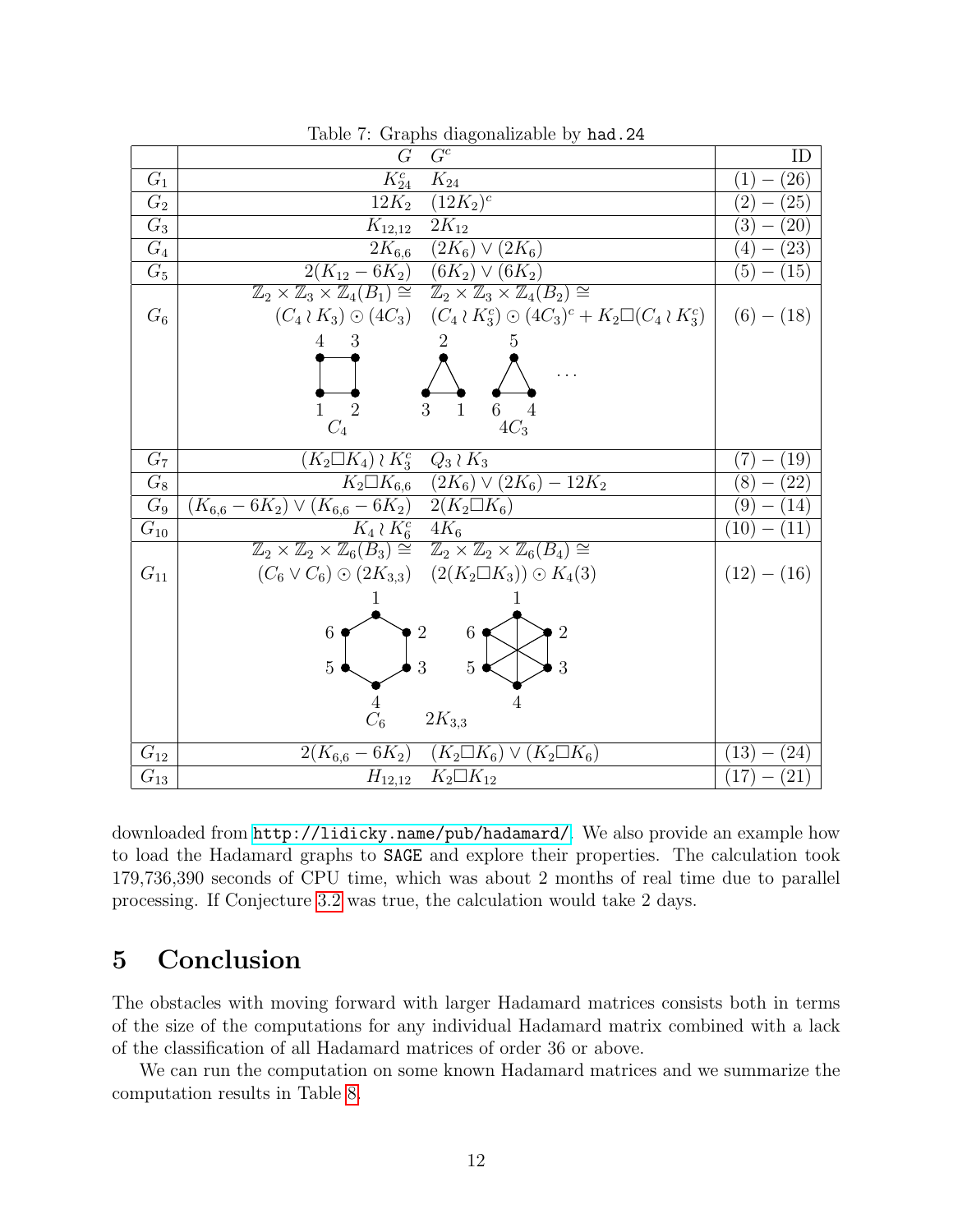|  | Hadamard matrix   | Number of H. graphs |
|--|-------------------|---------------------|
|  | had.40.tpal       | 26                  |
|  | had.40.ttoncheviv | 26                  |
|  | had.40.twill      | 26                  |
|  | had.48.pal        |                     |
|  | had.56.tpal2      | 26                  |
|  | had.56.twll       | 26                  |
|  |                   |                     |

<span id="page-12-2"></span>Table 8: Some Hadamard matrices from Sloane [\[5\]](#page-13-1) and the number of graphs for which that matrix Hadamard diagonalizes the graph.

For the three Hadamard matrices of order 40 the 26 graphs are the same; similarly for the two Hadamard matrices of order 56. The data, combined with what we know for order 24 suggests the following.

**Conjecture 5.1.** For  $n = 24 + 16k$  there are exactly 26 distinct graphs which are Hadamard diagonalizable for some Hadamard matrix of order n.

A proof of this might follow along the lines of that carried out for  $n = 4+8k$ ; on the other hand it might be false and so to disprove it then computations should be run for additional Hadamard matrices of order 40 or 56 to find additional graphs.

The Hadamard matrix of order 48 from Sloane [\[5\]](#page-13-1) has few Hadamard diagonalizable graphs. When we reran the computation using the Hadamard matrix generated by SAGE there were 762 distinct Hadamard diagonalizable graphs. Given the lack of classification for Hadamard matrices of order 48 it is not clear how to determine all Hadamard diagonalizable graphs of order 48.

One of the motivations for exploring Hadamard diagonalizable graphs is that these graphs correspond to graphs which exhibit perfect state transfer in quantum walks. A more thorough investigation of the Hadamard diagonalizable graphs of order 32 could yield further insight into the phenomenon on perfect state transfer.

## 6 Acknowledgements

This work was completed in part at the 2019 Graduate Research Workshop in Combinatorics, which was supported in part by NSF grant  $\#1923238$ , NSA grant  $\#H98230-18-1-0017$ , a generous award from the Combinatorics Foundation, and Simons Foundation Collaboration Grants #426971 (to M. Ferrara), #316262 (to S. Hartke) and #315347 (to J. Martin).

## References

- <span id="page-12-0"></span>[1] S. Barik, S. Fallat, and S. Kirkland, On Hadamard diagonalizable graphs, Linear Algebra Appl. 435 (2011), 1885–1902.
- <span id="page-12-1"></span>[2] G. Coutinho and C. Godsil, Perfect state transfer in products and covers of graphs. Linear and Multilinear Algebra, 64 (2016), 235–246.